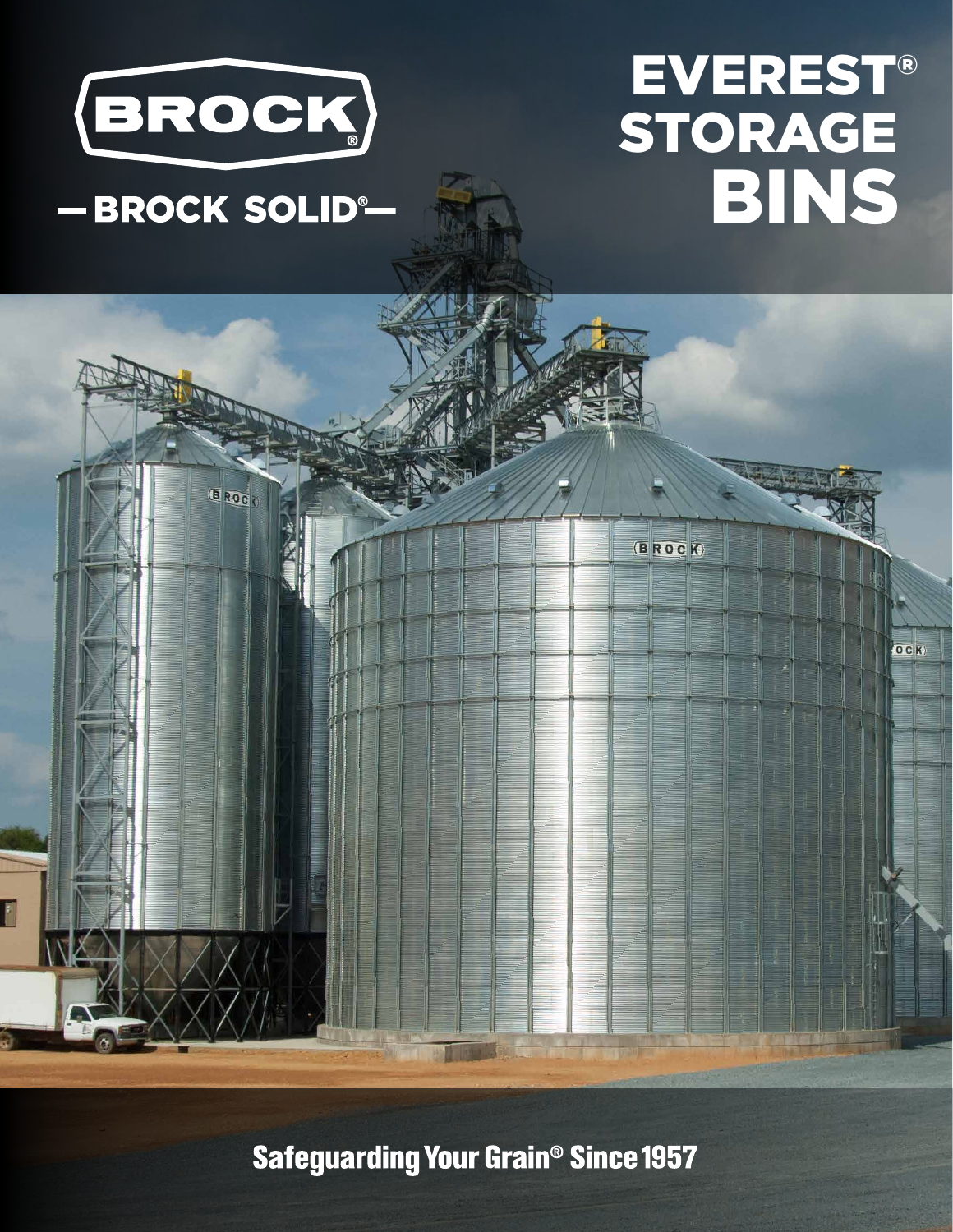### Protecting Your Investment

**W**hen months of hard work go into producing a grain crop, trust it to the best in stiffened storage bins: Brock.

Brock Solid® is our guarantee of trusted reliability you can count on day in and day out. It's unmistakable quality, built to last year after year. And it's the same guarantee we founded the company on back in 1957.

Today, our dealers continue to uphold those standards, providing the superior service and support customers expect from Brock. Brock Solid means you can depend on them and us. Times may change, but our solid values are stronger than ever.

Whether you're a grower storing your own grain or a commercial operation entrusted with safeguarding your customer's crops. Brock Solid delivers. Always has, always will.



Top Quality prime steel sidewall body sheets provide high tensile strength and offer the long-lasting durability that customers have come to expect from BROCK® products.



All-Galvanized Steel stiffener design carries 100% of the bin's vertical load stresses and leads the industry in strength. Stiffeners are assembled with bolt heads inside bin and flange nuts outside for easier assembly and to minimize interior grain hang up points.



High Strength Bin Assembly Bolts are a Grade 8, with long life JS1000™ coating for superior weather- and corrosion-resistance. **The JS1000 trademark is not owned or licensed by CTB.**



Anchor Rod/Bolt System is included on all models. The adhesive or cast-in anchors provided meet new ACI concrete code requirements and help create a strong, weathertight connection to the foundation, protecting your investment from winds up to 105 mph (169 kph).



"High Rise" 3-Step Roof Ribs provide unsurpassed durability along with some of the highest peak load capacities available.



Brock Latch-Lock® Walk-Through Bin Entry Doors offer safe, convenient access with an inner and outer door frame and interlocking inner panels that open, in sequence, from top to bottom, with a lift of a latch.



Patented FULL SWEEP® Bin Anchoring System is standard on bins 72 feet (22 m) in diameter and larger. This unique anchor system safely handles normal bin stresses from single-pass sweep operation. It also helps prevent moisture penetration by firmly anchoring the bin.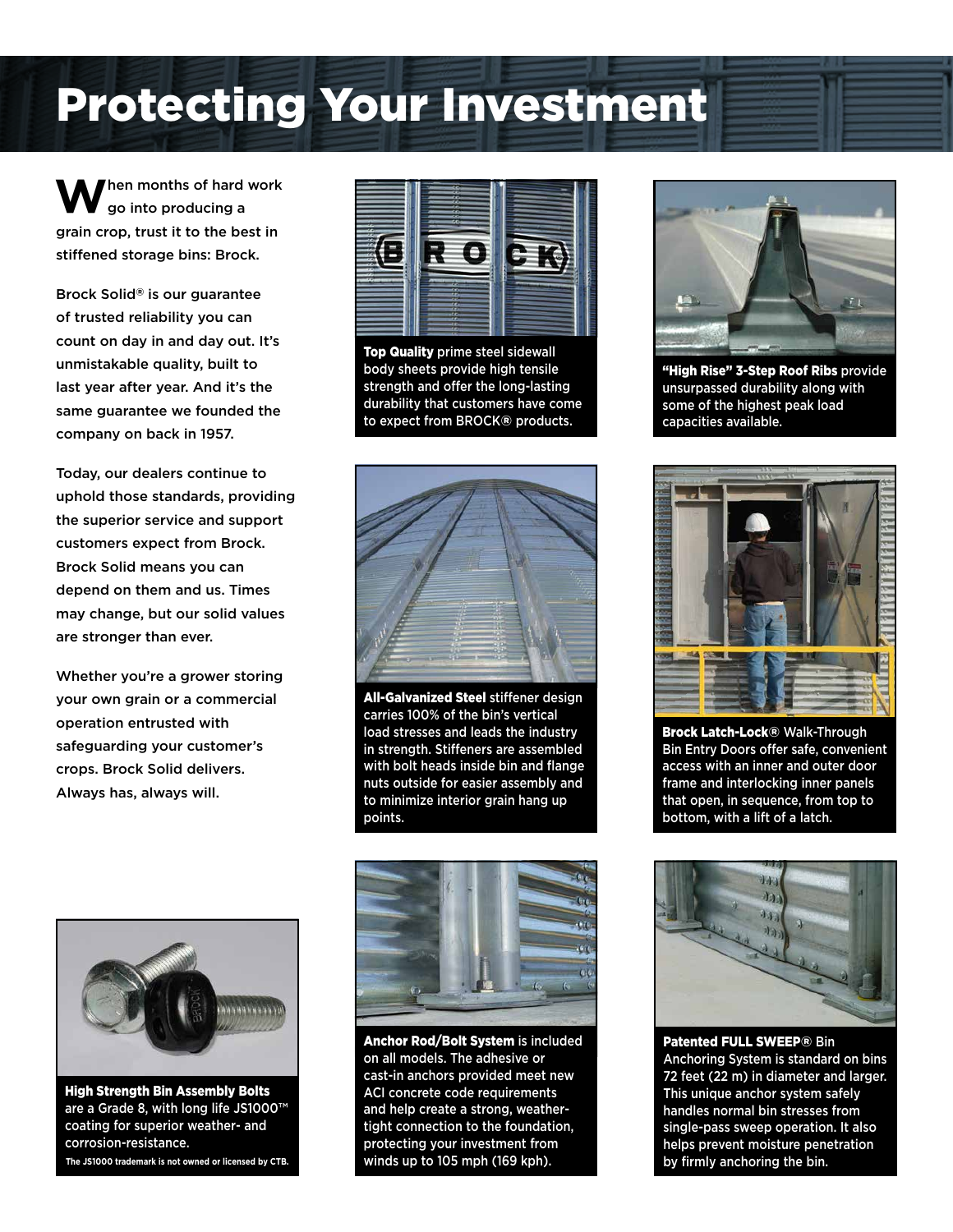

**F**arm and commercial operations alike trust Brock's EVEREST® Flat-Bottom and Hopper-Bottom Stiffened Bins to store high capacities of grain. The EVEREST Bins feature the latest design breakthroughs available for grain bin technology:

- Taller grain bins save money and store more grain in a smaller footprint.
- Brock LATCH-LOCK® Walk-Through Bin Access Door is included with all stiffened flat-bottom bin models.
- Brock's working bin specification is the standard bin design – no special modifications are needed!
- Meets updated structural and environmental requirements.
- Robust bin design includes:
- + Updated wind ring patterns to better protect the bin's weather-resistance and to provide increased protection for side discharge applications.
- + Efficient sidewall stiffener configurations carry 100% of the bin's vertical load stresses.
- + Sidewalls with strength-providing vertical seam matrixes meeting the American Iron & Steel Institute's code requirements without adding needless steel thickness and cost.

#### Bin Diameters: 15-156 feet (4.6-47.5 m)

Grain Capacity Range: 2,978-1,939,574 bushels (99-64,480 cubic meters) Eave Height Range: 19-107 feet (5.73-32.55 m)

Allowable Roof Peak Load Capacity Range: 4,800 to 130,000 pounds (2,177 to 59,000 kg)

### **Brock Roof Peak Load Comparison for EVEREST® Bins\***

| <b>BIN</b><br><b>DIAMETER</b> |      | <b>30 PSF</b><br>[146 KG/M <sup>2</sup> ] |        | 40 PSF<br>[195 KG/M <sup>2</sup> ]<br><b>GROUND SNOW LOAD GROUND SNOW LOAD</b> |        | <b>TEMPERATURE</b><br><b>CABLES</b> | UNBALANCED<br><b>LOADS</b> |
|-------------------------------|------|-------------------------------------------|--------|--------------------------------------------------------------------------------|--------|-------------------------------------|----------------------------|
| FT                            | М    | <b>LBS</b>                                | ΚG     | <b>LBS</b>                                                                     | KG     | <b>CONSIDERED</b>                   | <b>CONSIDERED</b>          |
| 60                            | 18.3 | 45,000                                    | 20,500 | 37,000                                                                         | 16,800 | Yes                                 | Yes                        |
| 72                            | 21.9 | 70,000                                    | 31,800 | 60,000                                                                         | 27,300 | Yes                                 | Yes                        |
| 75                            | 22.9 | 75,000                                    | 34,100 | 60,000                                                                         | 27,300 | Yes                                 | Yes                        |
| 78                            | 23.8 | 75,000                                    | 34,100 | 60,000                                                                         | 27,300 | Yes                                 | Yes                        |
| <b>90 STD</b>                 | 27.4 | 60,000                                    | 27,300 | 35,000                                                                         | 15,900 | Yes                                 | Yes                        |
| <b>90 HVY</b>                 | 27.4 | 75,000                                    | 34,100 | 65,000                                                                         | 29,500 | Yes                                 | Yes                        |
| 105 STD                       | 32.0 | 100,000                                   | 45,400 | 60,000                                                                         | 27,300 | Yes                                 | Yes                        |
| <b>105 HVY</b>                | 32.0 | 130,000                                   | 59,000 | 100,000                                                                        | 45,400 | Yes                                 | Yes                        |

\*These roof peak loads are for market comparison only. This table takes into consideration pure bin diameter. vertical peak loads applied uniformly on the roof's compression ring including temperature cable loads and balanced as well as unbalanced snow loads. Horizontal forces and eccentric forces due to equipment design and/or installation were not considered in this table.

### EVERLOC® Roof Mount System

**B** rock's EVERLOC<sup>®</sup><br>Roof Mount System efficiently and uniformly connects bins with Brock's LeMar® Catwalk and Tower Support Systems. This helps control how the peak load is transferred to the bin's compression ring.





This cutaway shows how the EVERLOC® Mount System attaches directly to the bin's compression ring.



### Hopper-Bottom Bins

**BROCK's EVEREST® Stiffened Hopper-Bottom**<br>
Bins are ideal for a wide range of temporary or transitional commercial storage applications, such as wet holding, seed storage, blending, commodity containment, tempering after drying or storage prior to loading a truck. Though primarily intended for shortterm applications, these bins are flexible to handle most storage demands and to provide decades of reliable service.

Bin Diameters: 15-42 feet (4.57-12.8 m)

Capacity Range: 3,145-106,383 bushels (105-3,537 cubic meters) Eave Height Range: 25 ft. 6 in.-103 ft. 2 in. (7.8-31.45 m)



Strong 30° Roofs help support up to 30,000 lb. (13,600 kg) of roofmounted conveying equipment, depending on



Steep Hopper Angles (up to 60°) aid the unloading of wet or dry whole kernel grains of many types.